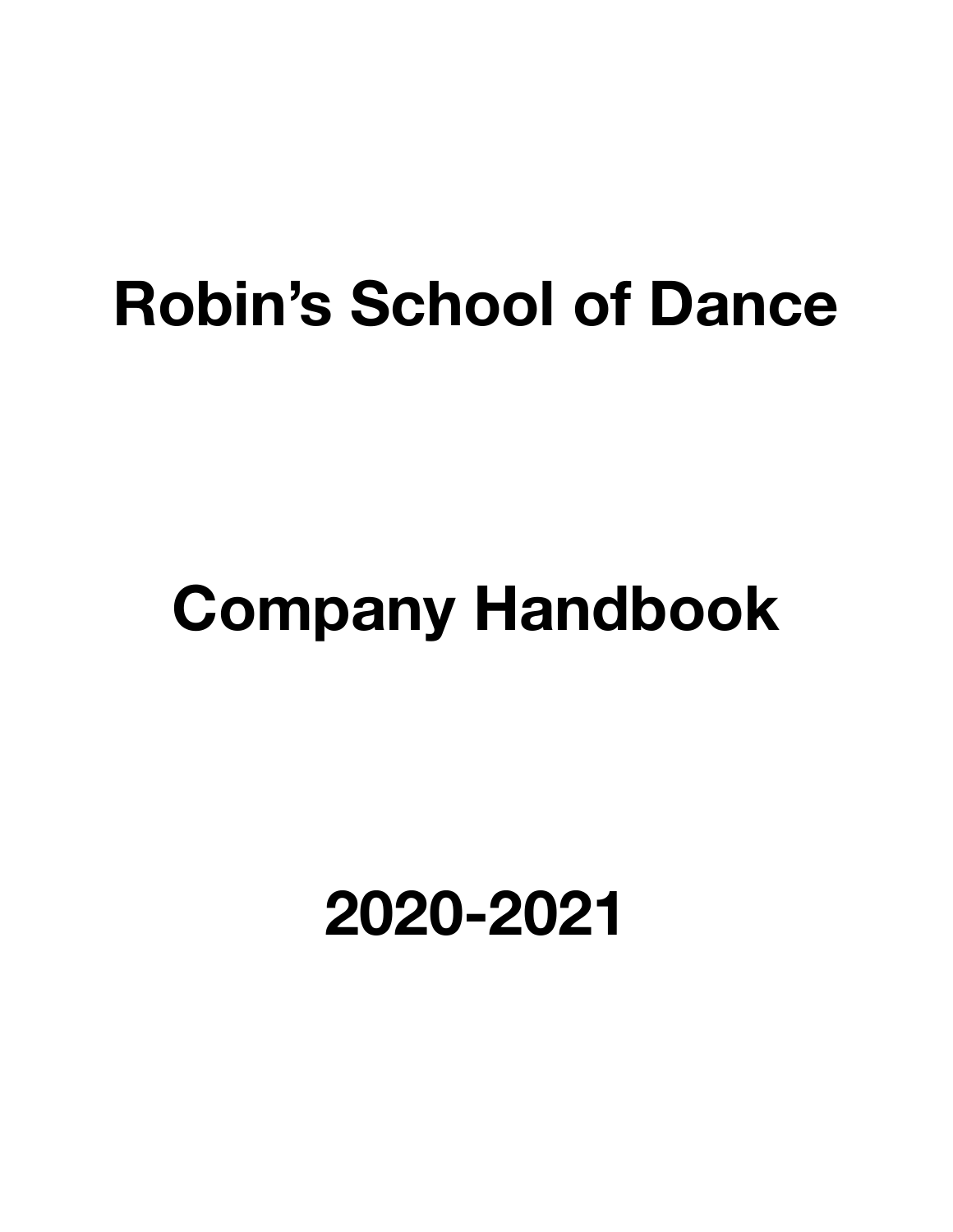#### Dress Code

Company dancers must be in dress code at all Company rehearsals, including their weekly practice, weekend rehearsals, etc. This includes a leotard, tights, and "booty" shorts if desired. Company dancers are are allowed to wear RSD leggings instead of tights for classes other than pointe. Pointe dancers must wear transition tights. Proper shoes must be worn as well. No baggy clothing will be allowed. Hair must be secured away from face. Hair that is partially or completely down can be distracting during rehearsal.

#### Attendance

Company dancers may miss three Company rehearsals between events. If more than three rehearsals are missed, the dancer will be asked to sit out of the routine at the next event. If a dancer misses a rehearsal, he/she is expected to know what was taught before the next rehearsal. More often than not, there is not enough time to spend catching absent dancers up at the next rehearsal.

#### Recital Dress Rehearsal

All Company dancers are required to attend dress rehearsal in order to perform in the year-end recital. Dancers may only perform in the routines that they are present for at dress rehearsal.

#### Required Company Events

July 8-9 — Summer Dance Intensive & Company Auditions

TBA — Mario Velez/TamJams! Workshop(s)

TBA — Fall Competition & Convention

January 8-9 — Company Sleepover to learn full Church Production Number (Sleepover is optional. Rehearsals and team building activities are required.)

January 31 & February 7 — Church Performance Dates TBA — Spring Competition & Convention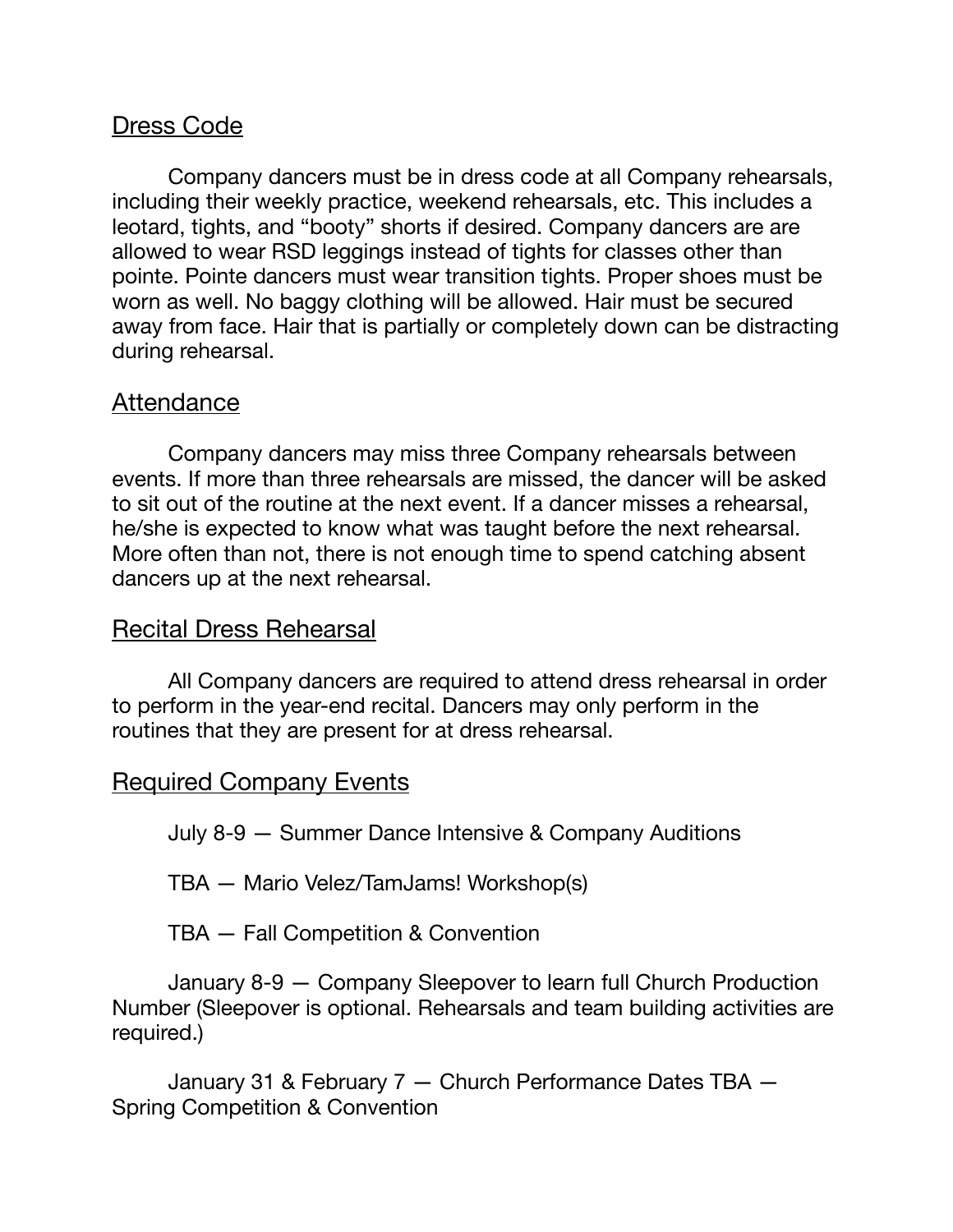Monday, May 31-Saturday, June 5 — Year-End Rehearsals & Performances (including Senior Night on Thursday, June 3)

\*We are still in the process of finalizing this season's competition schedule. While we typically attend one competition in the fall and another in the spring, please know that it is possible that both of this season's competitions will take place in the spring. These dates will be communicated to you as soon as they are set.

\*\*Other events do arise during the year (e.g., Orange City Evening of Dance). They are not required, but we do appreciate those Company dancers that make an effort to participate.

#### **Extra Routine Applications**

Please stand by for the announcement of extra competition routine application deadlines. We require that dancers experience one full year of Company before applying for any extra routines.

RSD staff reserves the right to combine applications if multiple applications have the same dancers. Dancers will be limited to three small groups/duets/trios.

#### Fees

The non-refundable \$150 deposit is due at auditions. Please bring it along and turn it in to the office upon registration. This deposit will be applied to your first Company expense.

In order to participate in an event, all fees must be paid prior to its commencement. The fees below are approximate and from last season, but should give you an idea of the Company costs for this season.

Monthly Company Tuition — \$65, \$75, or \$85 (plus tax) per month depending on the length of the weekly Company rehearsal – 30 minutes, 45 minutes or 60 minutes respectively (September–May) Company dancers will need an additional 3-4 costumes for their competition routines and church routine.